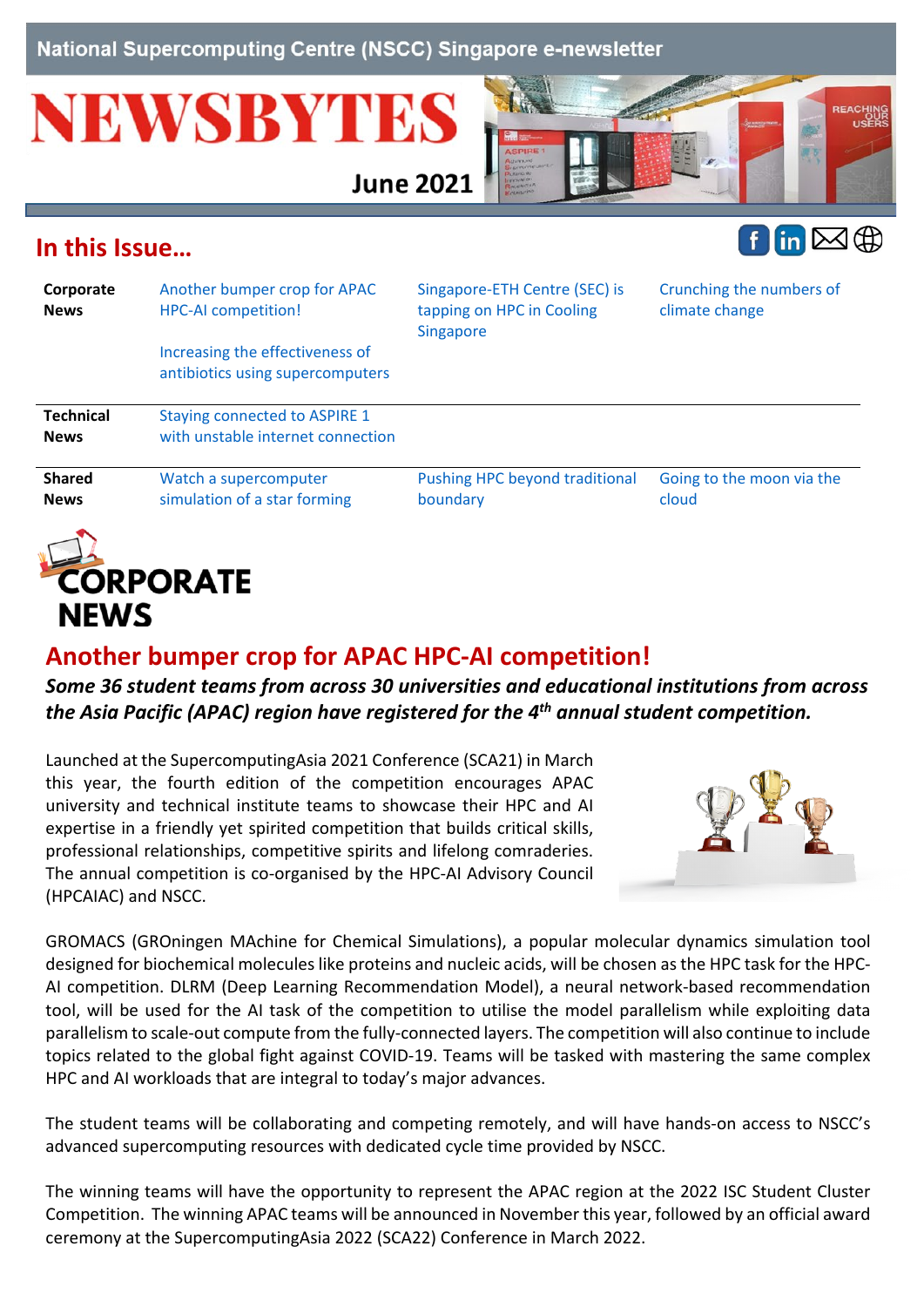#### <span id="page-1-0"></span>**Singapore-ETH Centre (SEC) is tapping on HPC in Cooling Singapore**

*The SEC joins NSCC's HPC user community as a major stakeholder! Singapore's national supercomputing infrastructure is giving the research centre a boost in its research on urban warming.*



**Credit: Singapore-ETH Centre**

The [Singapore-ETH Centre \(SEC\)](https://sec.ethz.ch/) has embarked on research to cool Singapore since 2017, and NSCC is now giving it a boost with its HPC resources. In the current phase of the [Cooling Singapore](https://sec.ethz.ch/research/cs.html) project, researchers are building a digital urban climate twin (DUCT). This federation of computational models represent different facets of the city – including weather, vegetation, industry, traffic, and buildings, among others. The tool will allow planners to ask "what-if" questions and provide the relevant information to improve outdoor thermal comfort and reduce the urban heat island effect in Singapore.

#### *Want access to supercomputing power?*

If you are interested to come on board as a stakeholder of NSCC or would like to find out more about what it entails, drop us an email at [e](mailto:e-news@nscc.sg)[news@nscc.sg](mailto:e-news@nscc.sg) to find out more!

The SEC was established in 2010 by ETH Zurich (Swiss Federal Institute of Technology Zurich) and Singapore's National Research Foundation (NRF), as part of the NRF's [CREATE](https://www.create.edu.sg/) campus. SEC and its partners – National University of Singapore, Singapore Management University, Singapore-MIT Alliance for Research and Technology, TUMCREATE and Cambridge Centre for Advanced Research and Education – will tap on NSCC's supercomputing resources and data storage facilities to simulate scenarios to tackle the urban heat island effects in the [Cooling Singapore](https://sec.ethz.ch/research/cs.html) project.

Find out how supercomputers and HPC play an important role in modelling the impact of various strategies to mitigate the urban heat island effects in the NSCC-organised 'Future Cool Singapore' webinar video.



[Back to main content list](#page-0-1)

## <span id="page-1-1"></span>**Crunching the numbers of climate change**

*From short-term weather forecasts to decades-long climate simulations, supercomputers are giving scientists a peek into our planet's future.*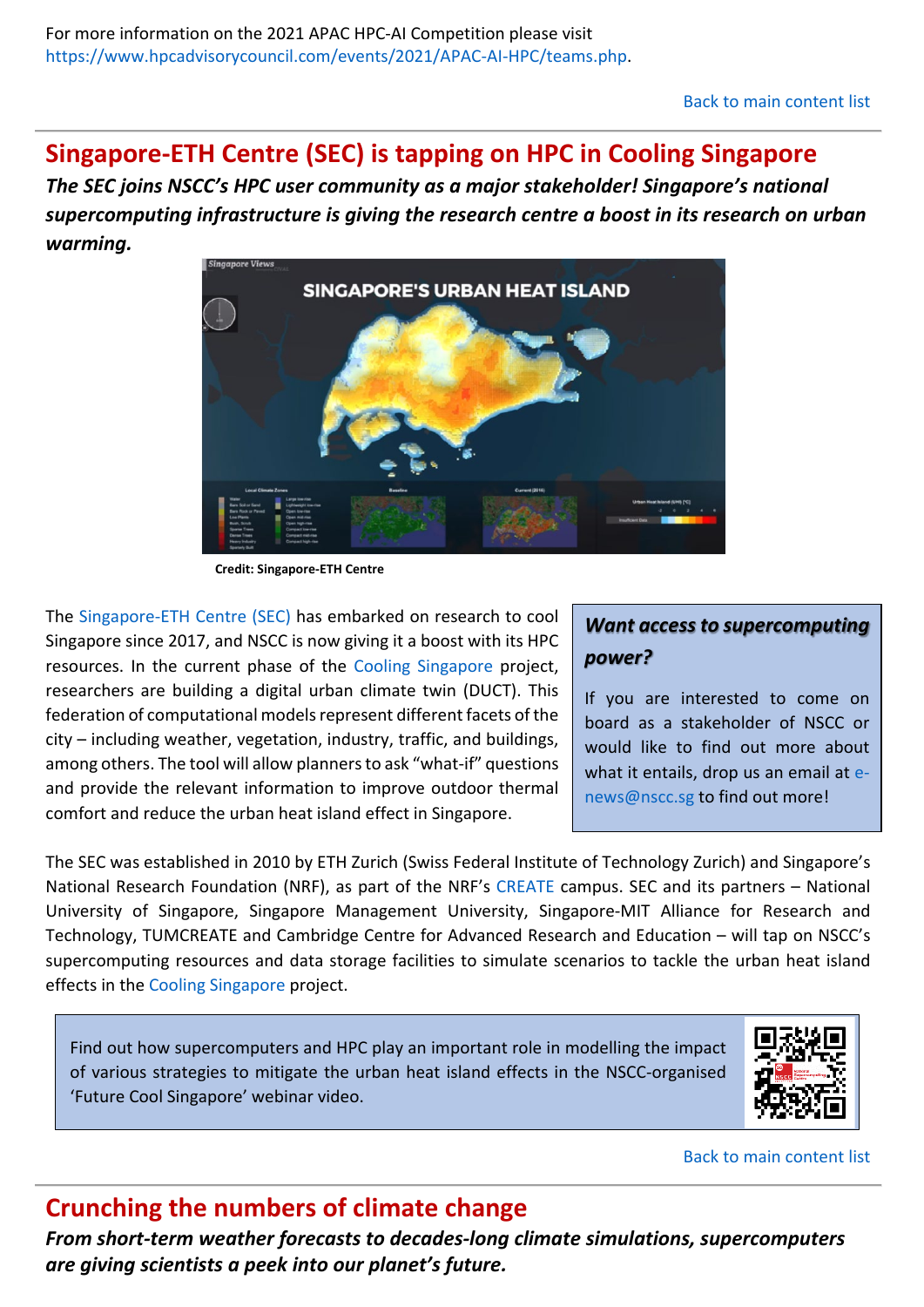

When much of the world began to implement lockdowns in March last year, shops shuttered, people stayed home and roads were emptied of traffic. Cities from Bangkok to Delhi collectively inhaled fresher air and basked under bluer skies. While you'd assume nearuniversal stay-at-home orders would significantly cut carbon emissions—especially those from transport—think again. Though emissions had declined an unprecedented 17 percent by April, scientists note that this marked change is likely only temporary. After all, even as economic activity virtually ground to a halt,

greenhouse gases continued to be emitted by everything from household appliances to factories.

Individual behavioural change—whether it's commuting less or recycling more—will only have a small impact without a broader revamp of our energy system and industries. But how do we even quantify the environmental impacts of industrial activity? Or visualise the world as it warms so that we can better deal with it?

To find out, scientists have been collecting data 'snapshots' of our climate, measuring everything from temperature to air pressure and sea levels. Hidden within this deluge of data is a latent prophecy of a world decades from now—a future we can unlock with the help of powerful supercomputers that can rapidly process large amounts of data. Whether they are trying to predict the weather in sunny Singapore or understanding planetary trends, climate researchers need supercomputers to help them understand the sheer scale and complexity of this place we call home.

Head over to<https://www.nscc.sg/supercomputing-asia-magazine/> to read the full article published in the January 2021 issue of NSCC's Supercomputing Asia Magazine to find out more about how researchers are modelling our climate change through HPC.

To find out more about the NSCC's HPC resources and how you can tap on them, please contact [e](mailto:e-news@nscc.sg)[news@nscc.sg.](mailto:e-news@nscc.sg)

Visit www.nscc.sg/case-studies to learn more about how supercomputers are helping Singapore.

*This article was first published in the print version of Supercomputing Asia, January 2021. Credit: Sheryl Lee, Staff Writer, Asian Scientist Magazine*

[Back to main content list](#page-0-1)

# <span id="page-2-0"></span>**Increasing the effectiveness of antibiotics by analysing antibiotic resistance using supercomputers**

*Researchers from NTU are utilising NSCC's supercomputing resources to understand the permeation of antibiotics in order to design new novel antibiotics.*

Antibiotic resistance is a global concern for healthcare and for many economies. It is estimated that by 2050, 10 million people could die every year due to infectious diseases with antimicrobial resistance. Despite the advancements in medicine and microbiology, there are still a lot of questions about the mechanisms of antibiotics and why some antibiotics can permeate, or enter, bacteria cells while others cannot.



Permeation of antibiotics through the Gram-negative bacterial cell envelope is a complex process, where the outer membrane of cells serves as an effective barrier. It is not well understood why some drugs are able to penetrate the outer membrane whilst others cannot. A team of researchers at NTU's [School of Physical and](https://www.ntu.edu.sg/spms)  [Mathematical Sciences](https://www.ntu.edu.sg/spms) are tapping onto NSCC's supercomputing resources to address the problem of the permeation of antibiotics through the outer membrane of *Escherichia coli*, using all-atom molecular dynamics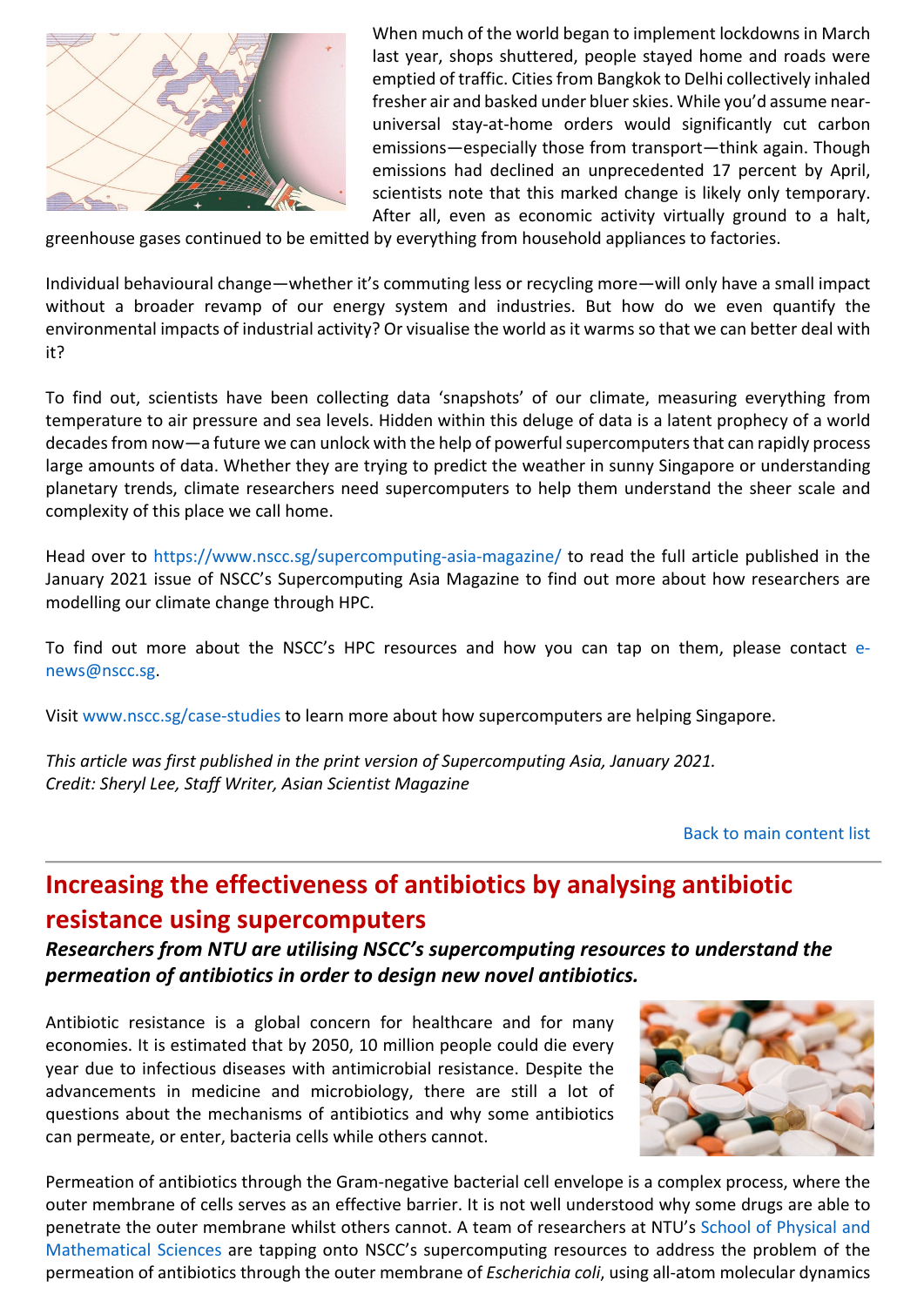*"We are extremely fortunate to have access to NSCC's resources, which provides us with the ability to work on this cutting-edge scientific project. We would not be able to perform our atomistic MD simulations, on the scale of microseconds, along with comprehensive analysis without the critical GPU and CPU resources that NSCC provided to us."*

**Yong Ee Hou** Assistant Professor School of Physical and Mathematical Sciences Nanyang Technological University Singapore



(MD) simulations. The team is investigating the permeation mechanism of several clinically significant antibiotics to understand which antibiotics can penetrate the bacteria's outer membrane better than others.

From a pharmaceutical perspective, this methodology using HPC provides a high-throughput screening of candidate compounds that could help accelerate the design of novel antibiotics. This approach may open up new avenues in the virtual screening of antibiotics in current drug design pipelines.

To find out more about the NSCC's HPC resources and how you can tap on them, please contact [e](mailto:e-news@nscc.sg)[news@nscc.sg.](mailto:e-news@nscc.sg)

[Back to main content list](#page-0-1)



## <span id="page-3-0"></span>**How to stay connected after your connection is terminated?**

*Keeping the terminal sessions running even when disconnected.*



When the internet connection is poor, it is often a challenge to connect to a remote system like ASPIRE 1. The connection would be unstable and suddenly drop, preventing you - the user - from doing any meaningful work. tmux, the terminal multiplexer, helps alleviate this problem.

a) Before using tmux on ASPIRE1, you have to load appropriate module: module load tmux.

b) You start tmux by typing either `tmux`, or `tmux -s my\_gmx\_session`. The string "-s my\_gmx\_session" names the session "my\_gmx\_session".

c) From this point onwards, you can type the commands, submit jobs, ... as you would normally do. Now, if the connection to ASPIRE1 drops, you can easily pick up from where you left off by connecting back to ASPIRE1 and typing `tmux attach -t my\_gmx\_session`.

d) Useful key combinations within tmux:

CTRL+b c - Create a new shell window.

CTRL+b n - Go to the next shell window.

CTRL+b p - Go to the previous shell window.

CTRL+b d - Detach from the tmux client.

CTRL+d - Exit current shell window.

The tmux session terminates after exiting all the shell windows.

e) Useful tmux commands:

tmux ls - List all tmux sessions.

tmux attach - Attach the most recently used tmux session.

tmux attach -t my\_gmx\_session - Reconnect the tmux session called "my\_gmx\_session".



**For more information and FAQs on ASPIRE 1, please visit:** 

[https://help.nscc.sg](https://help.nscc.sg/)